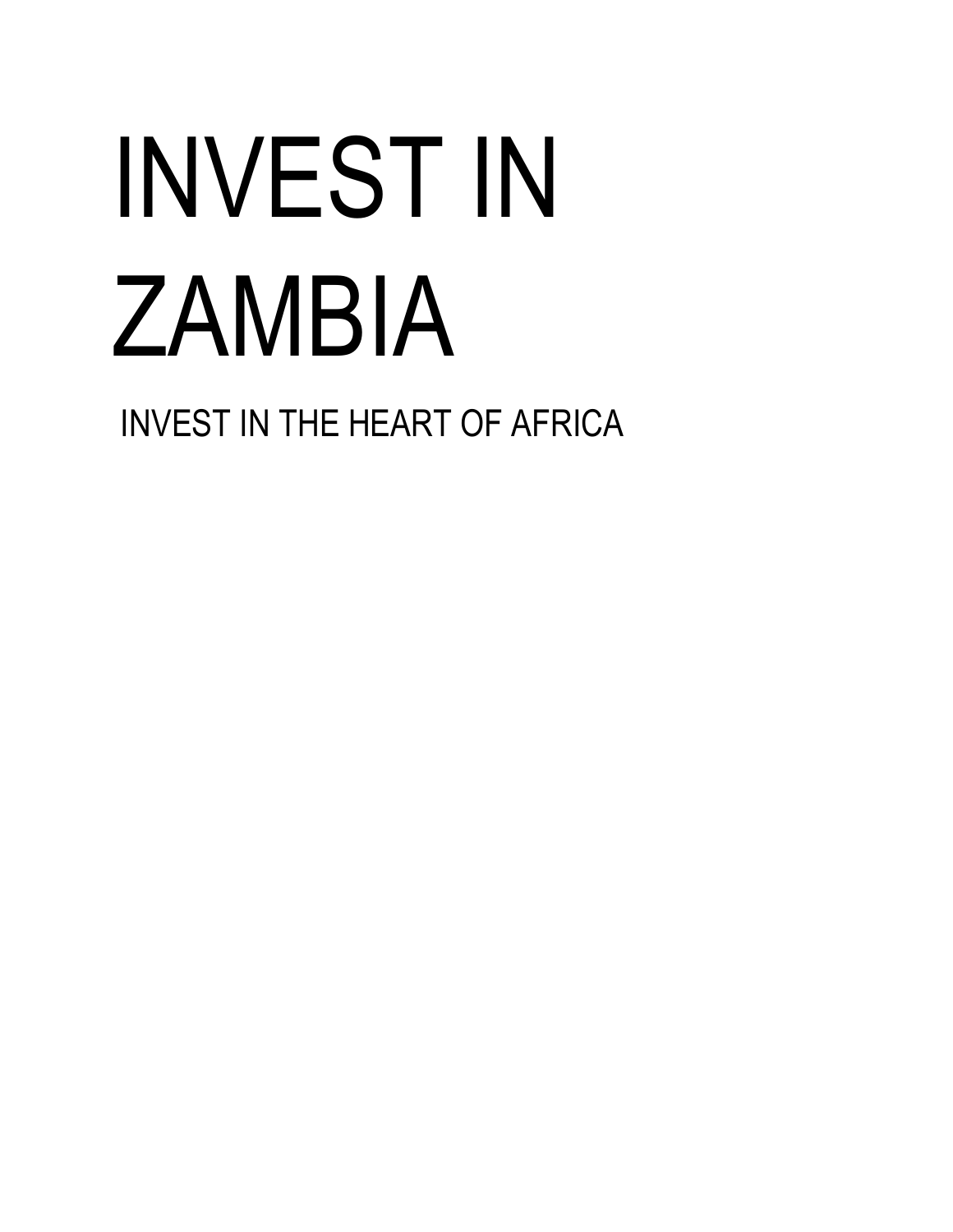# <span id="page-1-0"></span>ARE YOU SEARCHING FOR A DYNAMIC MARKET TO INVEST IN?

LOOK NO FURTHER…….

If you are looking for a safe and robust investment, there are plenty of good reasons why Zambia should be your preferred investment destination.

Apart from its radiant beauty and friendly people, Zambia has abundant lucrative investment opportunities in all sectors of the economy. Since independence, Zambia has been steadfast in strengthening its political, economic, and social frameworks, which subsequently contributed to establishing Zambia as a preferred investment destination in Africa.

With a stable political foundation characterized by governance through democratically elected representatives of the people, the Country has become a beacon on the Continent for peace, stability, and rule of law. Strong political will and Governments' endeavor to facilitate the realization of the dreams of its citizens through appropriate policies has remained the cornerstone of private sector development.

We are cognisant of the need to sustain macro-economic stability if we are to achieve sustainable economic and social development for our people. Through the development of a robust monetary regulatory framework, the banking system has become as sophisticated as any world class system in the world, offering numerous packages and financial instruments tailor-made to the needs of specific investors.

Sitting at the heart of Africa, Zambia offers access to vast markets within and beyond its borders through various

bilateral and multilateral agreements as well as its membership to regional economic blocs such as the Tripartite Free Trade Area, (TFTA) Southern Africa Development Community (SADC), the Common Market for East and Southern Africa (COMESA), and the African Continental Free Trade Area (AfCFTA).

The national development agenda is premised on meeting the needs of the current generation without compromising the ability of future generations to meet their needs. In that regard, Zambia takes her commitments towards the sustainable management of natural resources very seriously, as shown in national documents such as the National Environmental Policy, National Biodiversity Strategy, and National Policy on Climate Change.

In the recent past, doing business in Zambia was made easier through various reforms aimed at streamlining regulation and business registration procedures. Consequently, Zambia's ease of doing business ranking has been steadily improving compared to most of its peers in Africa.

**Look no further. We are open for business.**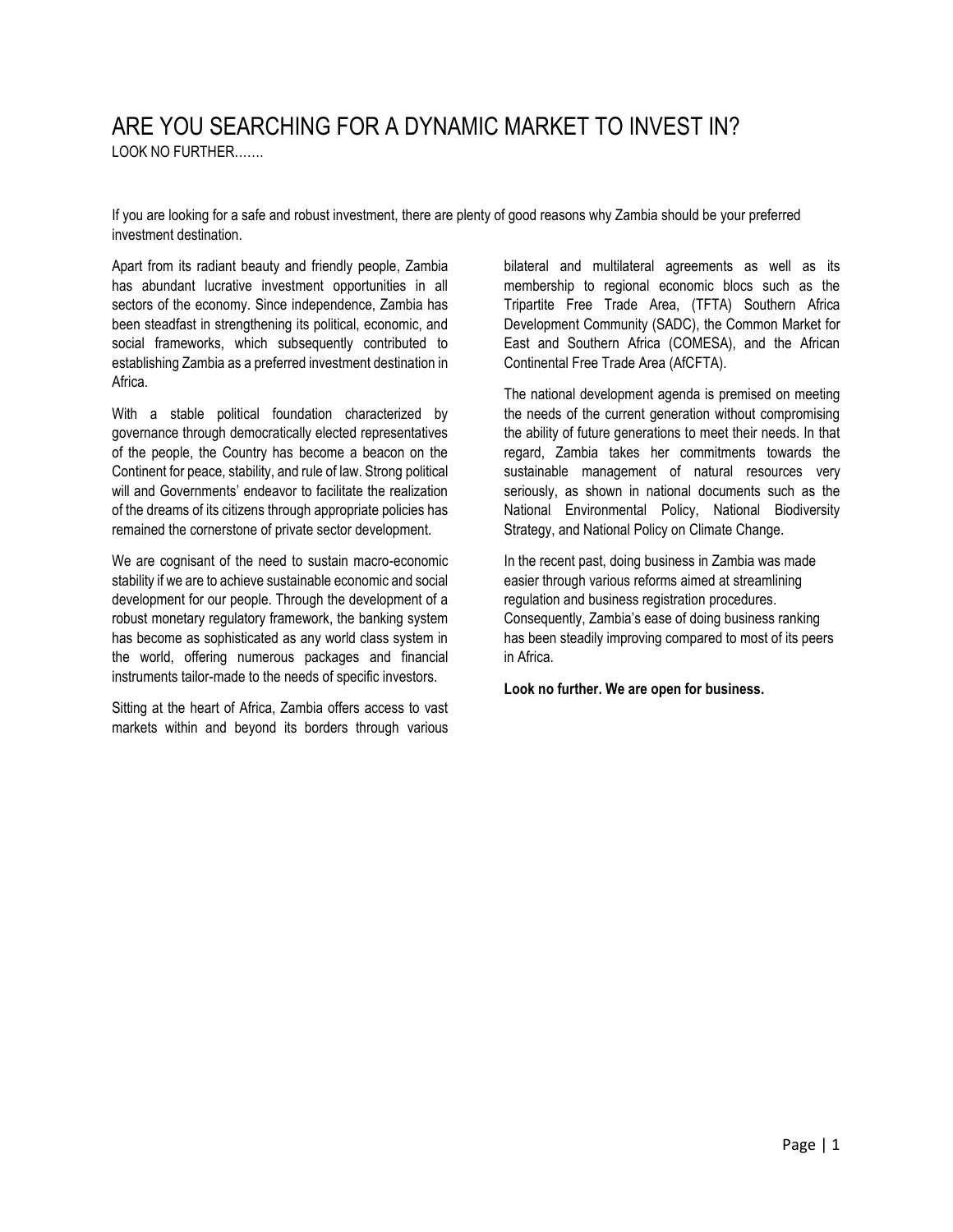# Contents

| ECONOMIC GROWTH AND STABILITY, A CATALYST FOR INVESTMENT AND DEVELOPMENT 4        |
|-----------------------------------------------------------------------------------|
|                                                                                   |
|                                                                                   |
|                                                                                   |
|                                                                                   |
|                                                                                   |
|                                                                                   |
|                                                                                   |
|                                                                                   |
|                                                                                   |
|                                                                                   |
|                                                                                   |
|                                                                                   |
|                                                                                   |
|                                                                                   |
|                                                                                   |
|                                                                                   |
|                                                                                   |
| Appendix 3: Procedure for MFEZ License, Industrial Cluster or Rural Area Permit15 |
|                                                                                   |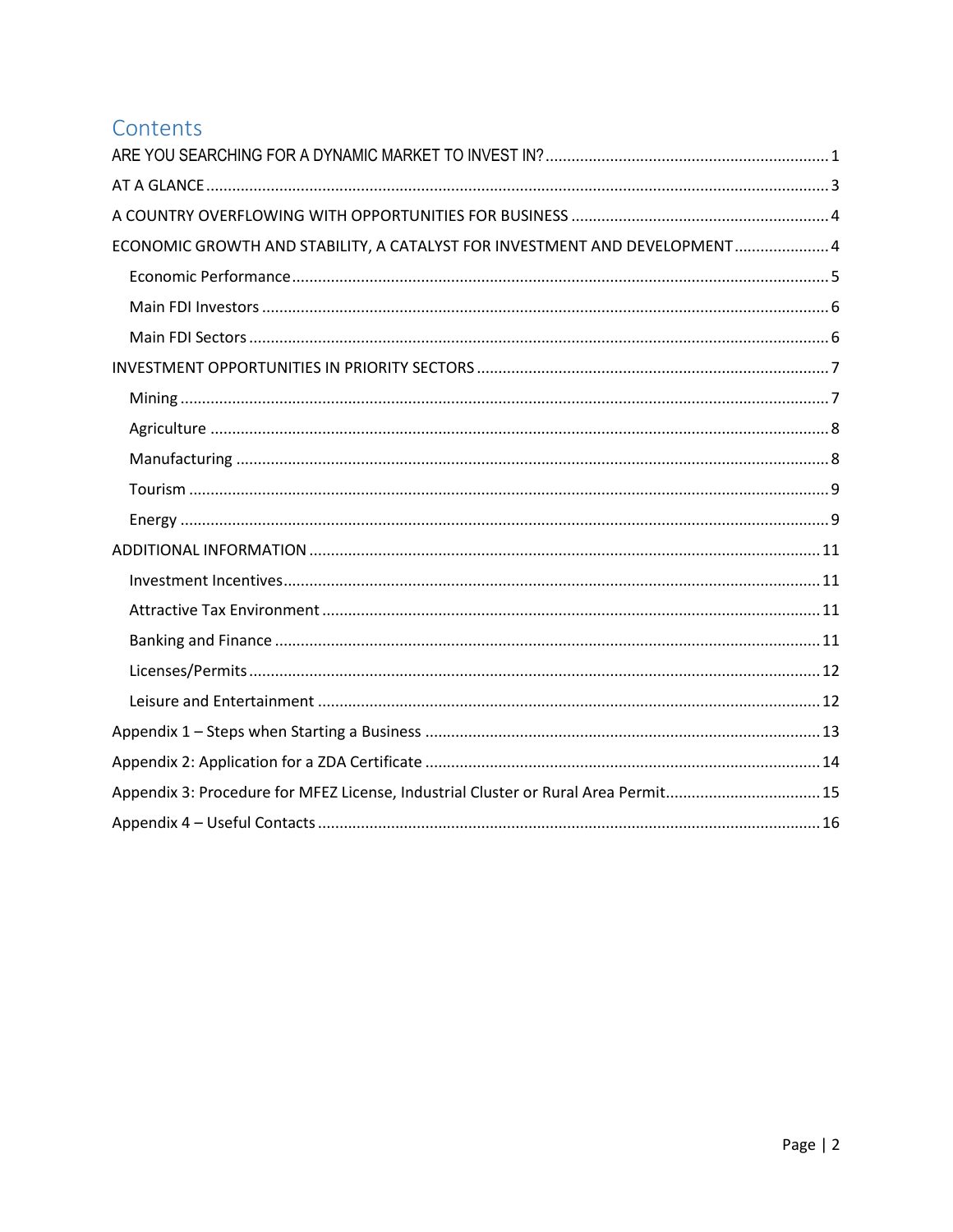# <span id="page-3-0"></span>AT A GLANCE

Zambia is a vibrant middle-income country at the heart of Africa, rich in history and natural resources. It is one of the friendliest places in the world for adventure living orworking from.. Its rich cultural and religious diversity has made it a home for people of various ethnic backgrounds and lifestyles. The availability of a tranquil environment as well as quality social, education, and health services has made Zambia a preferred home away from home.

| Location:            | South-Central Africa with 8 neighboring countries.                                                              |  |  |
|----------------------|-----------------------------------------------------------------------------------------------------------------|--|--|
| <b>Capital City:</b> | Lusaka, a growing cosmopolitan city and seat<br>of COMESA.                                                      |  |  |
| Climate:             | sub-tropical climate with 3 seasons' i.e. rainy,<br>winter, and summer.                                         |  |  |
| Population:          | fast growing population with 18.82million<br>people.                                                            |  |  |
| Government:          | A republic with multi-party democracy and<br>parliamentary system of representation.                            |  |  |
| Languages:           | English (official), with native languages such<br>as Nyanja, Bemba, and 71 others.                              |  |  |
| <b>Religion:</b>     | Christianity is the largest religion. Others<br>include Islam, Hinduism, Sikhism, Judaism,<br>and Baha'i Faith. |  |  |
| Time Zone:           | Greenwich Mean Time (GMT) +2 hours.                                                                             |  |  |
| Currency:            | Zambian Kwacha (ZMW)                                                                                            |  |  |

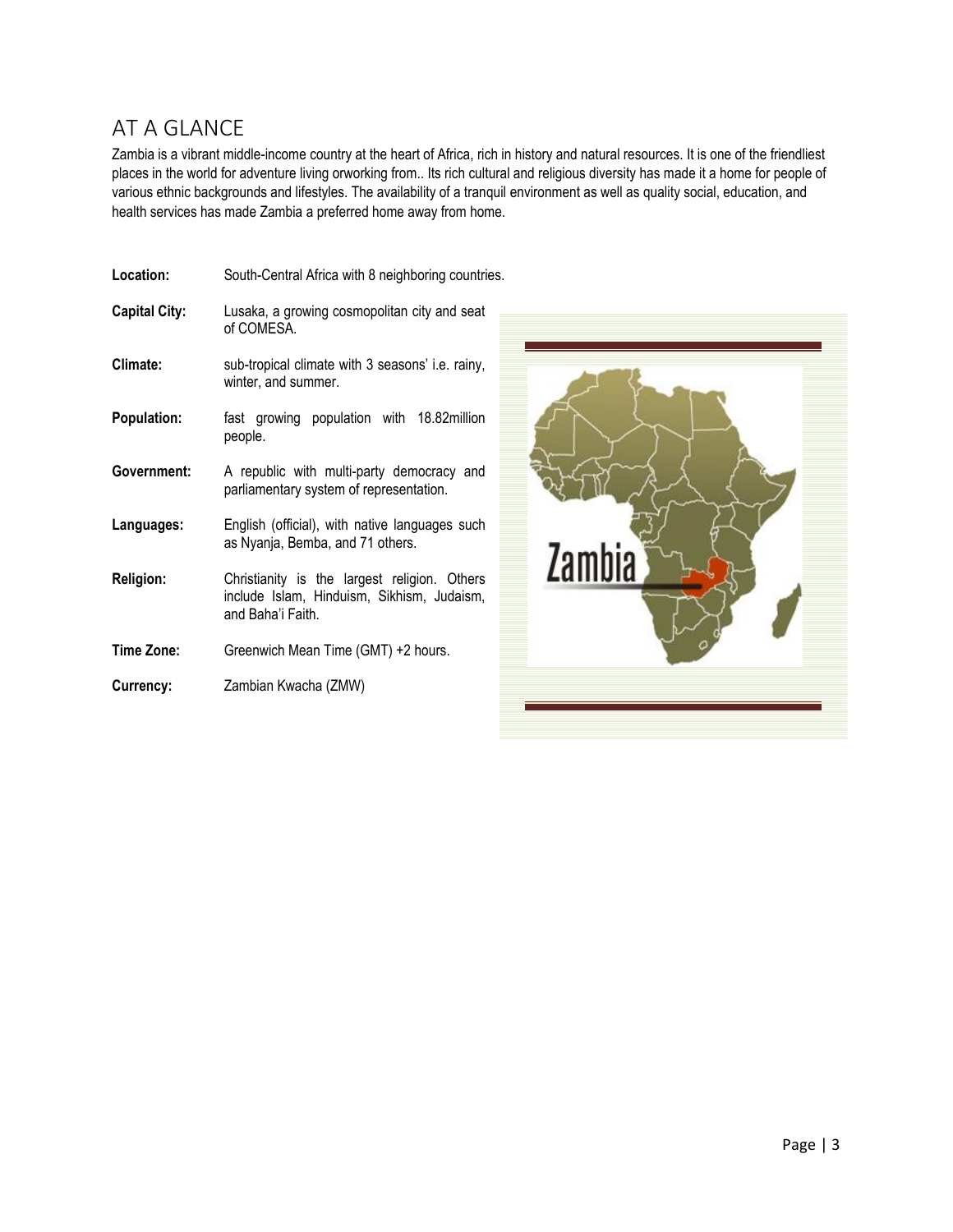# <span id="page-4-0"></span>A COUNTRY OVERFLOWING WITH OPPORTUNITIES FOR BUSINESS

**Beyond its rich natural heritage and scenic beauty, Zambia offers lucrative and safe investment opportunities through a unique blend of market access, abundant and affordable factors of production, competitive investment incentives, and ease of doing business, to mention a few.**

Private sector reforms aimed at streamlining business registration and regulation made doing business in Zambia easier, evidenced by Zambia's notable improvement in the World Banks Ease of Doing Business Rankings since 2015. Coupled with other initiatives that Government is implementing, these reforms have created a dynamic business regulatory framework that is responsive to the needs and expectations of investors.

Bordered by 8 neighboring countries and membership in the 16member SADC, and 19-member COMESA regional trading blocs with populations of 346.2 and 492.5 million respectively, Zambia offers preferential access to vast international markets within and beyond the continent. In addition, the latter has been enhanced by bilateral and multilateral agreements such as the Tripartite Free Trade Area (TFTA), the African Growth and Opportunity Act (AGOA), and the Everything But Arms (EBA) Initiative which have enhanced duty and quota-free market access to America and Europe respectively.

Other notable factors include:

- No Controls on prices, interest rates, and foreign exchange rates;
- free repatriation of debt repayments;
- 100% repatriation of net profits;
- Guarantees and security to investors;
- Availability of quality world class banking, financial, legal, and insurance services;
- Provision of a wide range of investment incentives;
- Expansive road, rail, and air transport infrastructure connecting the country to ports all over the world;
- Double Taxation Agreements with 23 countries; and
- No restrictions on entry and exit from any commercial sector of the economy

# 1 St<sub>IN AFRICA FOR</sub> **EASE OF GETTING CREDIT**

Zambia is ranked 1<sup>st</sup> in Africa and 3<sup>rd</sup> in the world out of 190 countries in the World Banks Ease of Doing Business Ranking.

7 th IN AFRICA FOR **EASE OF DOING BUSINESS.**

Zambia is ranked 7th in Africa and 85<sup>th</sup> in the world out of 190 countries in the World Banks Ease of Doing Business Ranking.

 $4^{\rm th}$  in africa and 44th in the

WORLD FOR **PEACE AND SECURITY.**

Zambia is ranked 44th out of 163 countries in the Safety and Security Global Peace Index.

# <span id="page-4-1"></span>ECONOMIC GROWTH AND STABILITY, A CATALYST FOR INVESTMENT AND DEVELOPMENT

Zambia has a well-developed market economy. Its strong economic performance over the years is testimony to the nation's open, outward-oriented development strategy. Like most global economies, Zambia's was not

immune from the negative effects of the COVID -19 global pandemic and other external shocks such as volatile commodity prices due to the US-China Trade War continued to exert pressure on economic performance hence, pushing the economy into recession with a growth of negative 2.9 %. Despite this backdrop, Zambia's economic growth rate as well as its standard of living as measured by the per capita GDP, grew well above the Sub-Saharan Average which was growing around negative \*(3.3 %).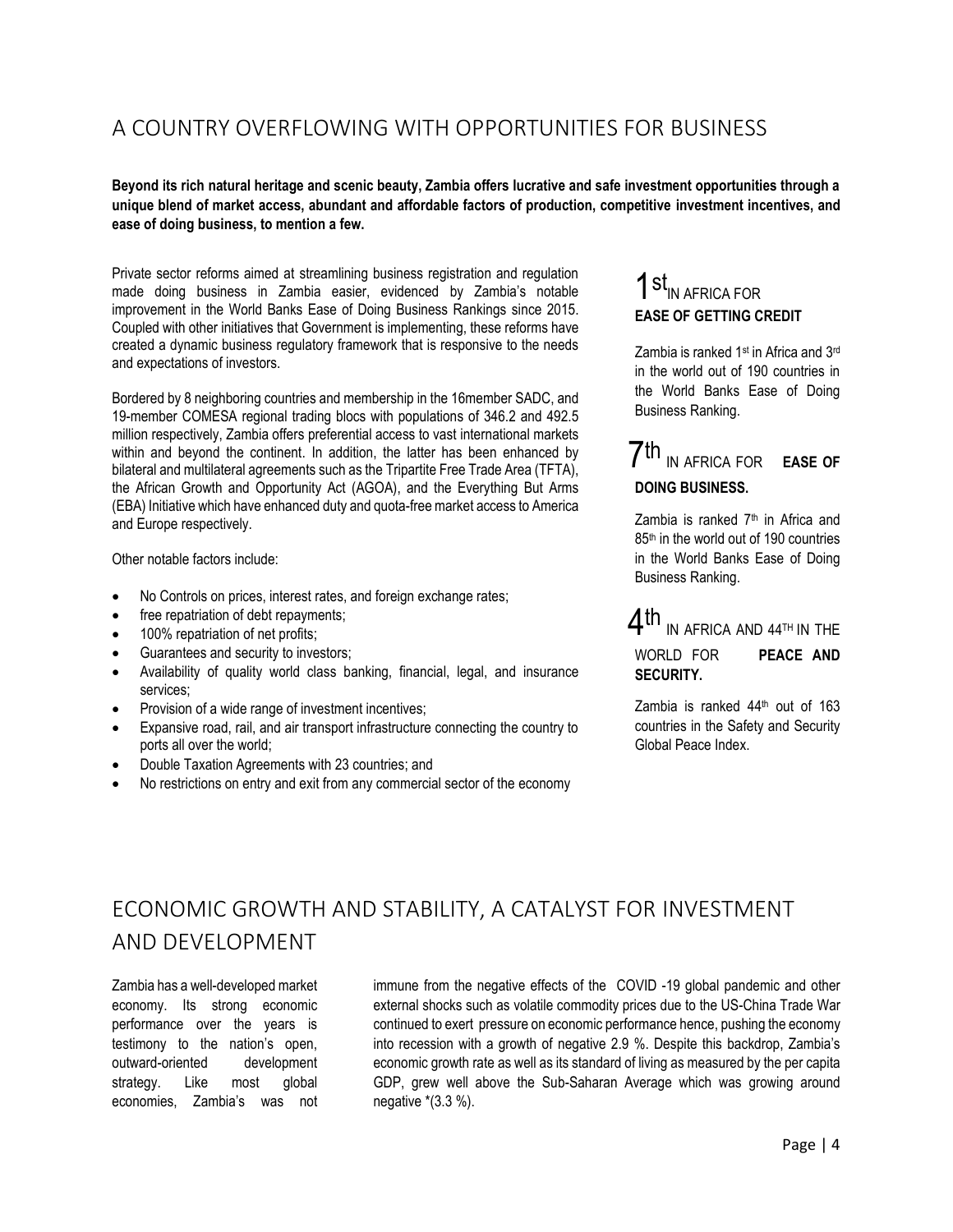Notwithstanding volatile global markets, the economy registered stable macroeconomic indicators such as inflation, currency exchange rate, and interest rates. Price stability also contributed to enhanced competitiveness of exports. The Central Bank has worked to maintain inflation in single digits with the exception of 2016 when the country faced energy and agriculture shocks due to drought.

<span id="page-5-0"></span>The Country has continued to enjoy increasing investment that has continued to be above the Sub-Saharan average. Having said that, Zambia's prospects for continued growth and stability are bright and will be realised through the continued implementation of reforms and policies aimed at private sector development.



*Source: World Bank, 2021*



*Source: World Bank, 2021*





*Source: World Bank, 2021*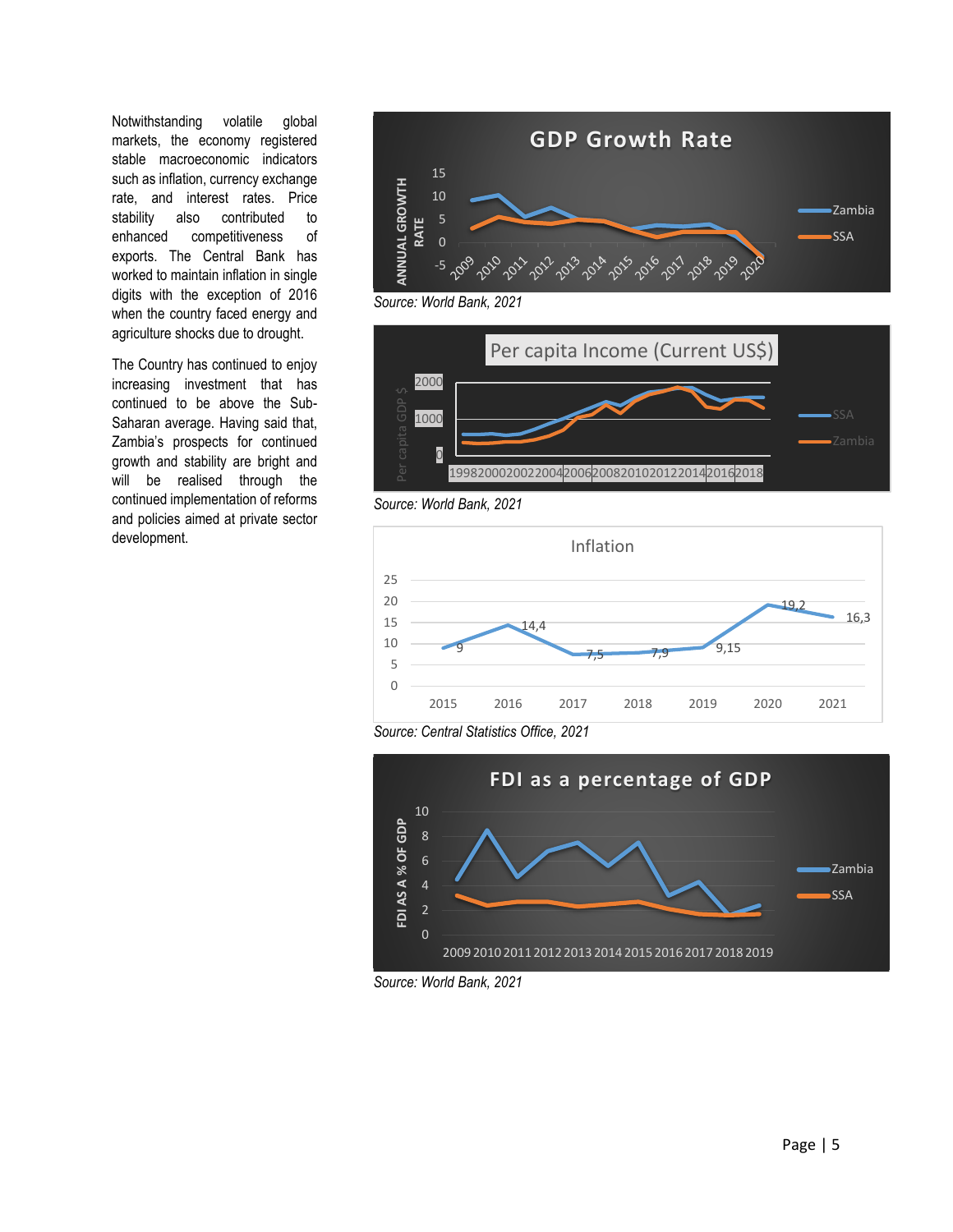# Economic Performance

# <span id="page-6-0"></span>Main FDI Investors

| Canada                            | Switzerland                | PR China               | Australia<br>billion<br><b>USD 2.1</b> |
|-----------------------------------|----------------------------|------------------------|----------------------------------------|
| USD 4.8 billion                   | USD 2.7 billion            | USD 1.84 billion       |                                        |
| United Kingdom<br>USD 1.2 billion | Nigeria<br>USD 0.7 billion | USA<br>USD 0.6 billion | Ireland<br>USD 0.6 billion             |

*Source: Bank of Zambia, 2021*

<span id="page-6-1"></span>Main FDI Sectors

| Manufacturing                                        | Deposit taking Corporations      | Mining and Quarrying                           |
|------------------------------------------------------|----------------------------------|------------------------------------------------|
| USD 274.8 million                                    | USD 159.7 million                | USD 129.6 million                              |
| Information and<br>Communication<br>USD 59.7 million | Electricity<br>USD 110.2 million | Wholesale and Retail Trade<br>USD 28.2 million |

*Source: Bank of Zambia, 2021*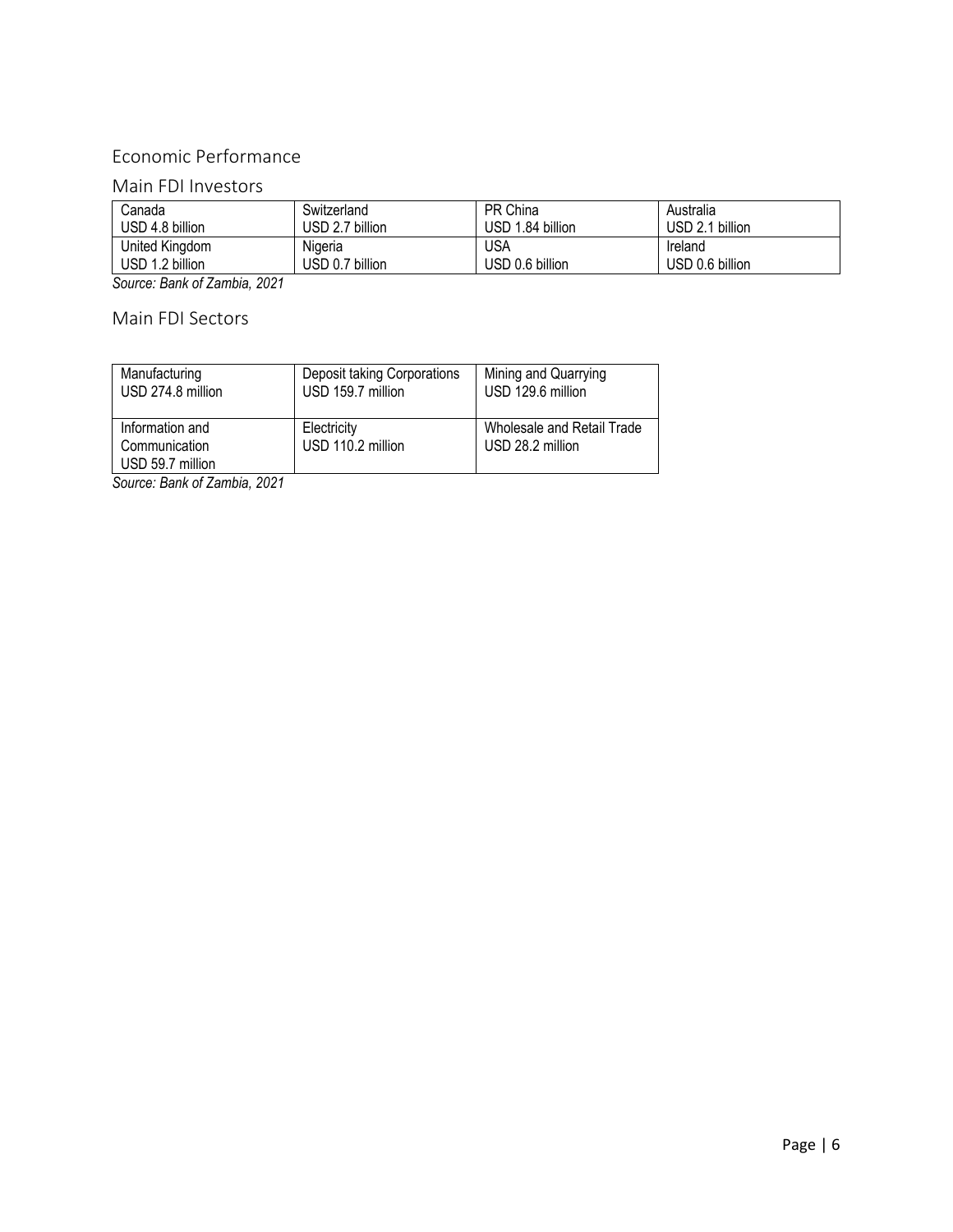# <span id="page-7-0"></span>INVESTMENT OPPORTUNITIES IN PRIORITY SECTORS

No matter the sector you want to invest in, you are guaranteed of winning when you invest in Zambia.

### <span id="page-7-1"></span>Mining

Zambia is the world's eighth largest producer of Copper that produced 797 metric tonnes in 2019 and holds six percent of the world's known Copper reserves. Copper and Cobalt, the Country's traditional exports, account for well over 70 percent of export earnings. Zambia's Copper mines are concentrated in the Copperbelt Province, though the past decade has witnessed the establishment of mines in other parts of the Country such as the North-Western Province. Other mineral endowments include Gold, Zinc, Lead, Iron Ore, Manganese, Nickel, Feldspar, sands, Talc, Barite, Apatite, Limestone, Dolomite, Uranium, Coal, and gemstones (e.g. Diamonds, Emeralds, Aquamarine, Topaz, Opal, Agate and Amethysts). Notably, Zambia produces over 20% of the world's Emeralds with unutilized capacity to increase its production. This extensive range of mineral resources, including a variety of industrial minerals and energy resources such as Uranium, Coal and hydrocarbons present excellent investment opportunities especially in the area of extraction and processing of these minerals. Zambia's endowment of mineral resources is substantial, though the full potential of known mineral deposits is yet to be realized. A 2013 World Bank geological analysis suggested that Zambia's Copper deposits were larger than previously estimated, signaling massive exploration potential. This potential has started to be realized through recent explorations for oil and gas. Since the end of privatization of the

mines in 2000, approximately US\$17.50 billion has been invested in the sector by about 278 enterprises. Large scale Copper mining accounts for over 90% of these investments. In 2019, mining accounted for 9.9% of GDP, 26.7% of Government revenue, 2.4% of direct employment and 77% of exports. Even with so much investment in the sector, existing mines have only scratched the surface of the mineral wealth that lies underneath.

Government policy is strongly tailored towards the promotion of value addition to minerals such as copper through the introduction of incentives such as a preferential corporate tax rate of 15% for companies that add value to copper cathodes, compared to the standard 35% for other non-incentivized firms.



*Source: World Mining Data, 2021*

The illustration above indicates that a tremendous opportunity exists for investment in value addition to mining products such as copper. As shown, Zambia's production of raw copper (about 790,000 metric tonnes per annum) far surpasses its production of value added copper wires/cables (about 25,000 metric tonnes per annum).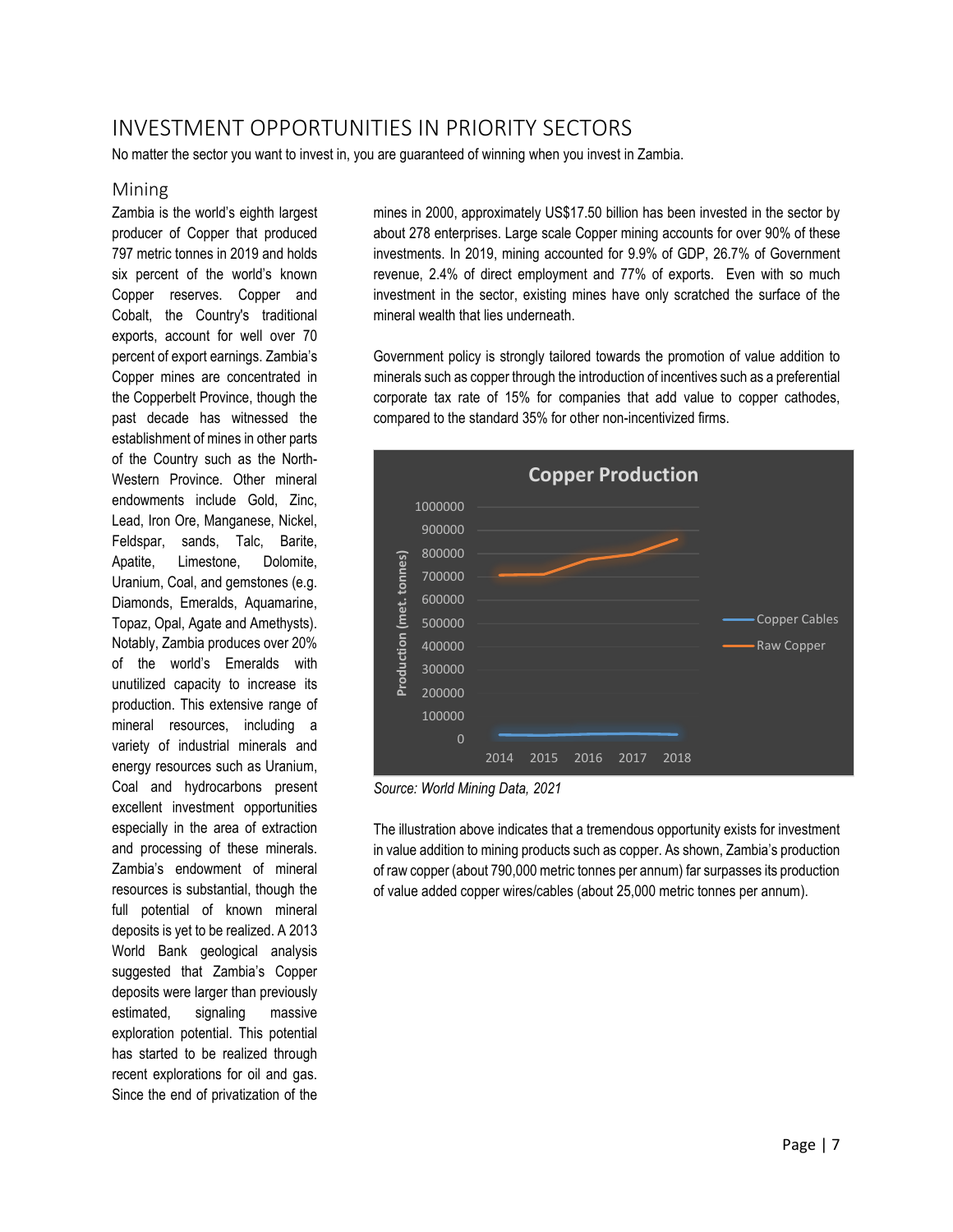# <span id="page-8-0"></span>Agriculture

Zambia is endowed with a vast arable land resource base of 42 million hectares of which only 1.5 million hectares is cultivated every year. It has abundant water resources for irrigation accounting for 40 % of the water resource in the SADC region. Given its vast resource endowment, Zambia has huge potential to expand its agricultural production. Its climate follows a similar pattern to that of most Southern African countries, experiencing rainy seasons between the months of November and April. The dry season is characterized by low humidity between the months of May and November. The average temperature in the summer is 30°C and gets as low as 5°C in the winter.

Despite the availability of vast arable land, transport infrastructure, availability of water, cheap labour, as shown by the fact that the Agricultural sector employs more than half of the total labour force, only 10 percent of the arable land is under cultivation. In that regard, the Government has established farming blocks to facilitate investment in Agriculture.

Zambia's traditional crops include Maize, Cassava, Wheat, Sorghum, Rice, Sunflower, Groundnuts, Soya Beans, Mixed Beans, Irish Potatoes, Sweet

Potatoes, and Tobacco. Recent efforts have yielded the creation of a lucrative Cashewnut sub sector in the Western part of the Country. Agriculture remains a major contributor to Zambia's economy, contributing about 13% to the country's GDP. The current drive by Government is to enhance value addition by promoting Agro-processing through programmes such as the Zambia Agri-business and Trade Project (ZATP).

Agro-processing opportunities in Zambia are in Peanut butter production, Cashew nut processing, Animal or Stock feed production, Cassava processing, Grain Milling, Edible Oil Production, Fruit Canning, Juice Extraction, Meat, dairy and leather production, Fish Canning, Textiles, Bio-diesel production, and Honey processing, to mention a few.



*Source: UNCTADSTATS, 2021*

The above graph indicates that for the past 10 years, Zambia has maintained its status as a net exporter of agricultural products. As shown by the decline in exports in 2013, the drought that occurred in that year reveals an opportunity for investment in the production of modern agricultural technologies such as irrigation systems as well as research and development in drought-resistant crop breeds.

Since the Agriculture sector was identified as a priority sector of development, incentives are offered to investors in this sector such as a preferential corporate tax rate of 10% compared to the 35% levied to un-incentivized sectors.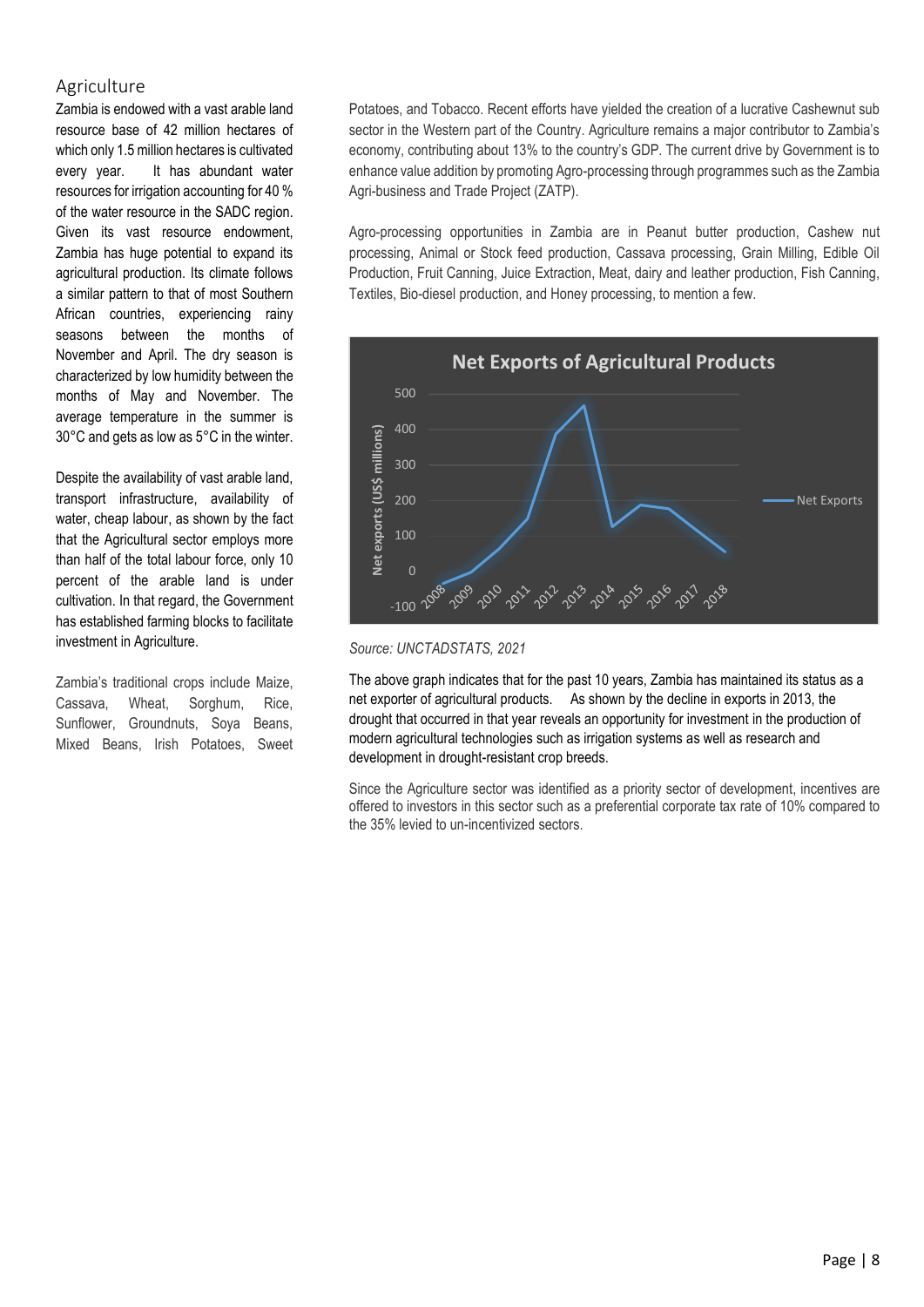# <span id="page-9-0"></span>Manufacturing

The manufacturing sector accounts for nearly 8% of the country's GDP and has been consistently growing due to increasing investments in the sector. Engineering, Textiles, Wood & Wood Products, Building Materials, Processed Foods, Chemicals, Leather and Leather Products, Electric Vehicles, Chemicals, Pharmaceuticals, Rubber, Plastic, paper, Tobacco, and Handicrafts are sub-sectors that offer the most opportunities for investment. Currently, the main manufacturing activities in Zambia are the: 1) Food and beverages ; 2) Textile and Leather Industries; 3) Wood and Wood Products; 4) Paper and Paper Products 5) Chemicals, Rubber and Plastic Products 6) Non-metallic mineral products; 7) basic metal products; and 8) Fabricated metal products.

The top destinations for Zambian exports in 2016 are China (USS\$ 2.14 Bn), India (USS\$719 M), South Africa (USS\$486 M), United Arab Emirates (USS\$ 392 M), and Belgium-Luxemburg (USS\$ 297 m). Other significant markets outside Africa include Netherlands and Switzerland as well as Europe and North America through the EBA Initiative and AGOA respectively. Investment in this sector attracts both fiscal and non-fiscal incentives. Incentives designed to aid manufacturing enterprises in non-traditional sectors are being provided through initiatives such as the development of Multi-Facility Economic Zones and industrial parks.

These zones are provided with modern infrastructure in order to attract and facilitate the establishment of world-class enterprises in the country.

The MFEZs blend the best features of the free trade zones (FTZs), export processing zones (EPZs) and the industrial parks/zones concept and create the administrative infrastructure, rules and regulations etc that are a benchmark among the best dynamic economies. The blending of physical infrastructure with an efficient and effective administrative

infrastructure has created the ideal investment environment for attracting major world class investors.

Investment in an MFEZ is incentivized by fiscal incentives such as duty free importation of capital equipment and accelerated depreciation on capital in addition to non-fiscal incentives such as facilitation of permits, licenses, and access to utilities.

The MFEZ incentives are non-discriminatory and apply fairly to all eligible investors be it from Zambia or abroad.

The Government has to date declared six (6) areas as MFEZs and /or Industrial Parks namely: Chambishi, Lusaka East, Lusaka South, Lumwana; and Ndola (Sub Saharan gemstones exchange) and Roma as Industrial Parks.



*Source: World Bank, 2021*

The graph above shows that Zambia has traditionally been an importer of finished manufactured commodities and an exporter of primary commodities.

This points to a deficit of manufactured products within the Country, thereby highlighting opportunities for investment in sub-sectors such as:

- Agro-processing;
- Pharmaceutical products;
- Assembly of machinery and equipment;
- Cement:
- Packaging materials;
- Fertilizers;
- Textiles; and
- Tobacco products, to mention a few.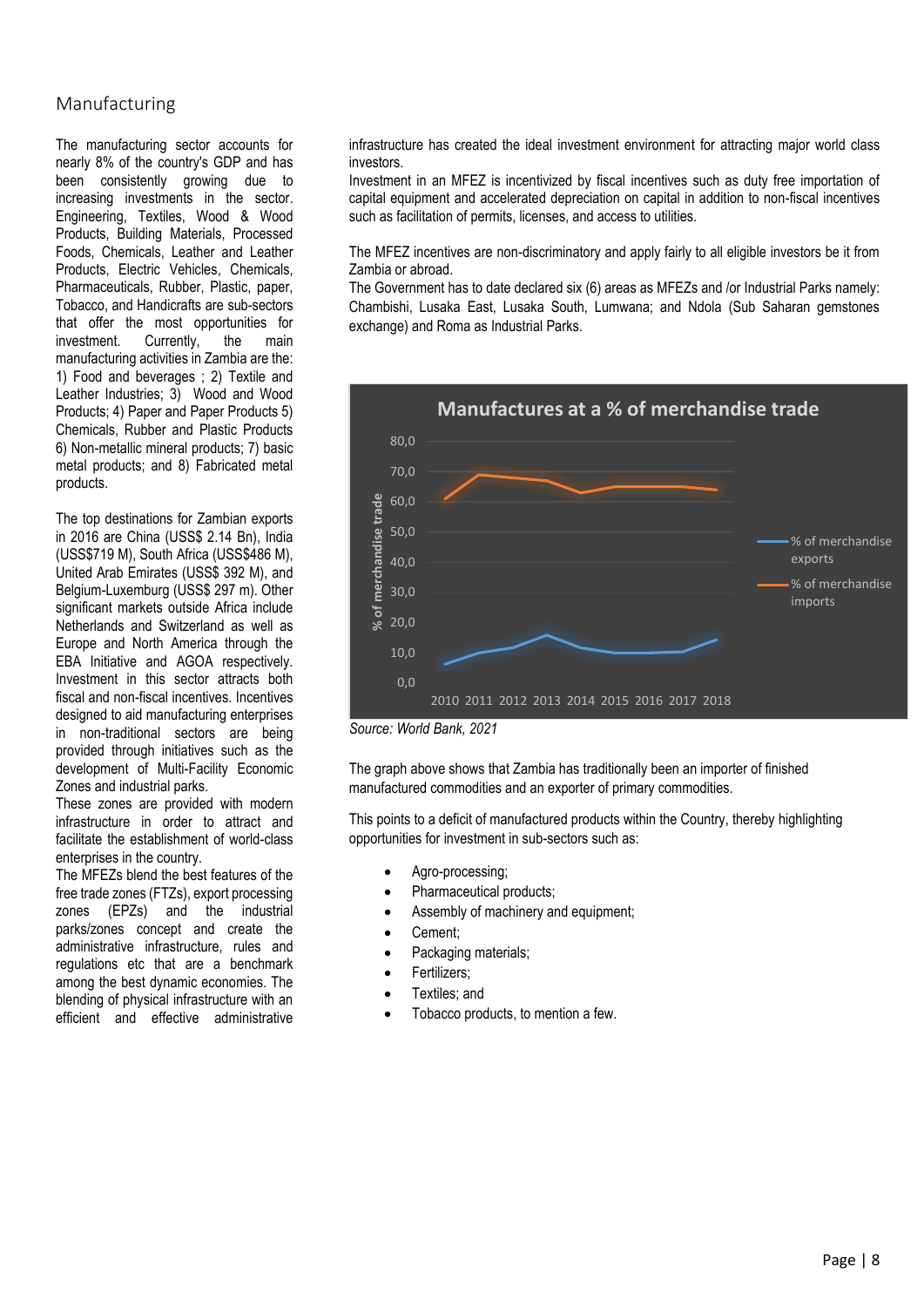# <span id="page-10-0"></span>Tourism

The tourism industry has grown over the past years, with the establishment of hotels in the major tourist centres such as Livingstone and Lusaka. There is vast potential in the Tourism sector in Zambia due to its natural beauty (including the Victoria Falls, which is one of the most renowned beautiful transcendental Seven Natural Wonders of the World) and its wealth of wildlife that have not yet been fully exploited. Other waterfalls include Kalambo, Ngonye, Chishimba,Chipempe, and Ntumbachushi, to mention a few.

Zambia has 20 national parks and 34 game management areas with a total of 23 million hectares of land set aside for wildlife conservation. Also, the Country has numerous museums that house priceless historical artifacts such as Lusaka National Museum, Moto-Moto Museum, and Livingstone Museum. Zambia also boasts of various traditional ceremonies that take place at different times of the year where its rich cultural heritage is displayed. Lastly, the beautiful scenery and abundant wildlife around the country have promoted the growth of the movie tourism sub-sector where concessions are provided to movie production companies for shooting movies or documentaries on locations in the Country. In order to support the Tourism sector, Government has continued the construction of supporting infrastructure such as roads, railways, and bridges as well as facilitating the expansion of the service industry. Since this is a priority sector, investment attracts both fiscal and non-fiscal incentives.



*Source: World Tourism Organization, 2021*

<span id="page-10-1"></span>The illustration above shows that Zambia has been gradually strengthening its status as a preferred tourist destination in Africa. With an increase in tourist visits from about 900 in 2013 to over 1,000 in 2017, it is clear that the world is starting to discover the wonders that Zambia has to offer. Therefore, the bulk of investment opportunities in the sector are in services offered to tourists such as accommodation, restaurants, entertainment facilities, sports facilities, and safaris/game watching, to mention a few.

# Energy

Of the installed 2,898 MW electricity generation capacity of Zambia, hydro power is the most important energy source with 2,398 MW (83%), followed by diesel and Coal. Zambia has about 6,000 MW unexploited hydro power potential due to abundant water resources, providing an opportunity for investment in hydro power generation. The demand for electricity has been growing at an average rate of 4% per annum, mainly due to economic activity in the Country, especially in the Agriculture, Manufacturing, and Mining sectors, respectively. The Country's growing population has also led to an increase in the demand for other sources of energy such as petroleum and solar energy for transportation and domestic use especially in rural areas, respectively. The state-owned ZESCO Ltd is the only entity that generates and transmit power, while companies such as the Copperbelt Energy Corporation (CEC) procure power from ZESCO for sell to the mines. The energy sector is regulated by the Energy Regulation Board (ERB).

Government is working to close the power deficit especially in rural areas by facilitating the availability of affordable energy in all parts of the country using programmes such as the Rural Electrification Programme which is spearheaded by the Rural Electrification Authority (REA). In addition to water resources, Zambia has abundant renewable and non-renewable resources including: 1) industrial minerals such as coal; 2) Agricultural land to support bio-fuels; 3) ample forests for bio-mass; 4) abundant wind for wind energy; 5) sunlight for solar power; 6) abundant hot springs for geothermal energy; and 7) availability of Uranium for nuclear power.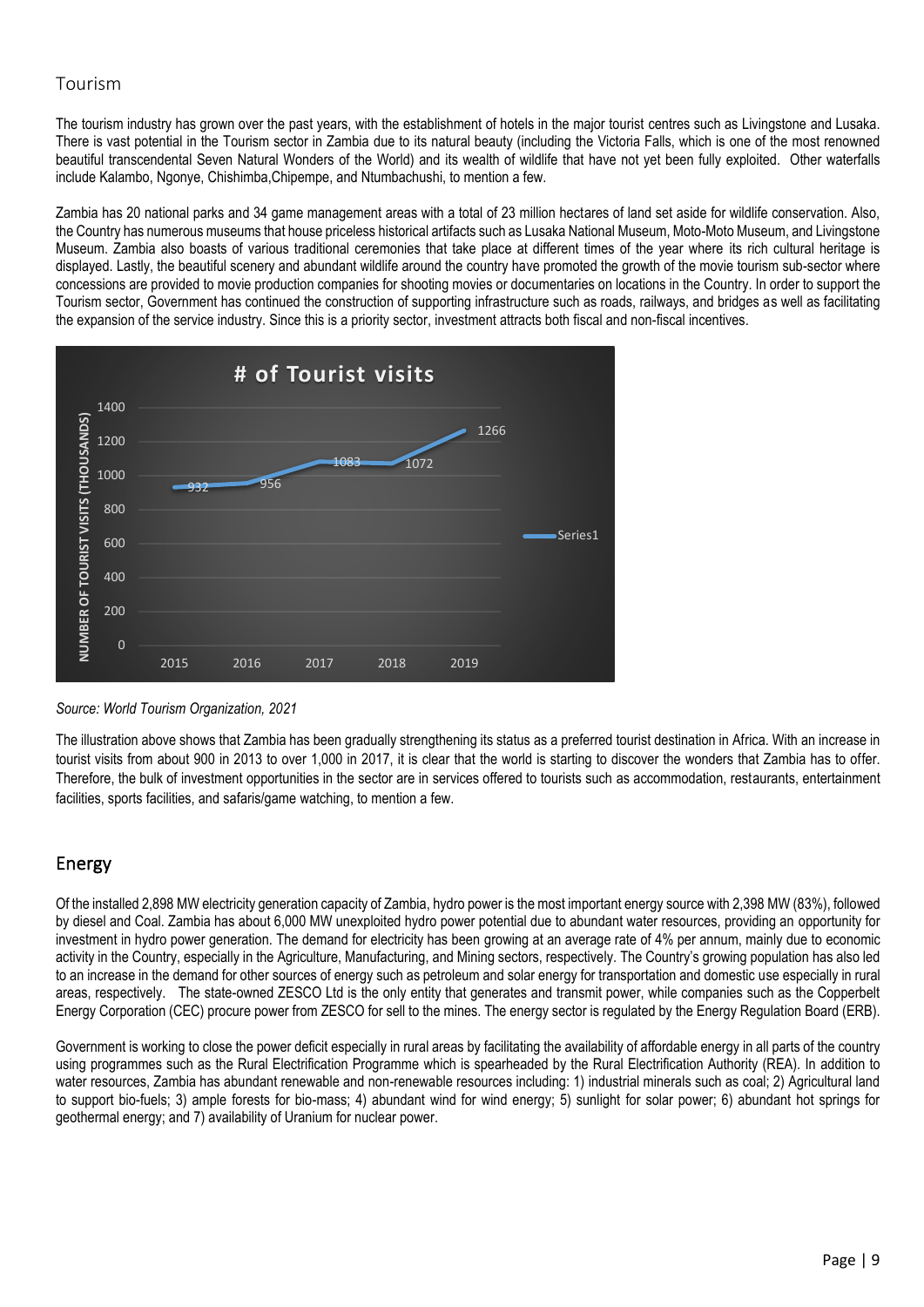

### *Source: World Bank, 2021*

The table above shows that as Zambia's population has gradually increased, its generation of electric power has not increased proportionately. As a result, the per capita consumption of electricity has been gradually declining from over 1,100 KWh per capita in 1980 to only 715 KWh per capita in 2014. This clearly speaks to an energy deficit that presents opportunities for profitable investments in the sector.

Zambia also presents potential for oil and gas drilling as shown by the massive exploration missions that are currently taking place in Northern and Luapula provinces, respectively. Though Zambia does not currently produce oil, soil samples from the aforementioned provinces that were tested in top laboratories in Europe showed good traces of crude oil. Investment in this sector attracts fiscal and non-fiscal incentives espoused in the ZDA Act.

Total Primary Energy Supply (TPES) by source\*



*Source: International Energy Agency, 2021*

From the graph above, the main sources of Energy have been Hydro, Biofuels, Coal, and other Oils. As explained above, these sources are inadequate to meet Zambia's energy deficit which is estimated by the International Growth Centre to be about 34% of demanded electricity. Therefore, investment opportunities exist in hydro power generation as well as renewable sources such as solar, wind, geo-thermal, bio-fuels, and nuclear.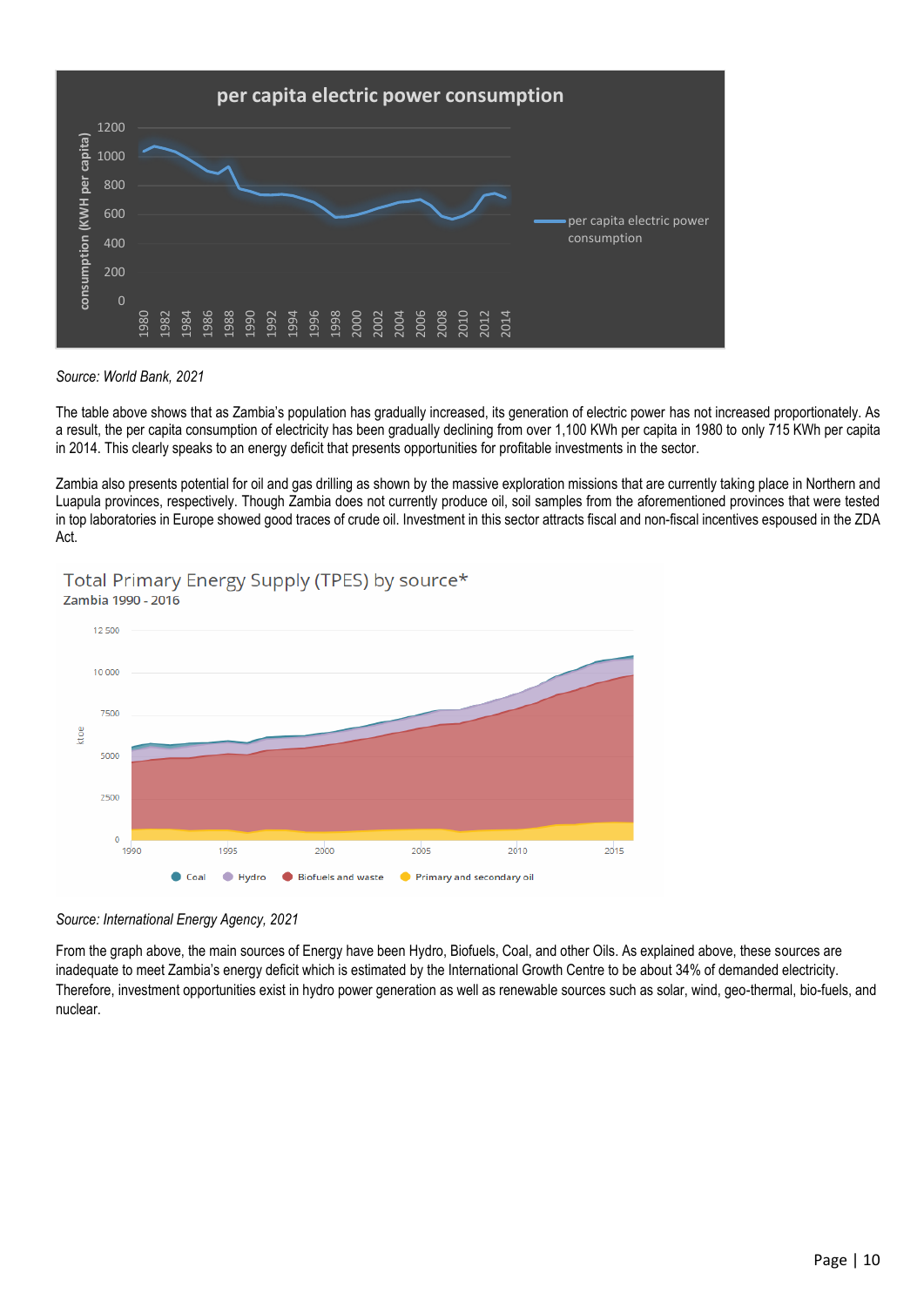# <span id="page-12-1"></span><span id="page-12-0"></span>ADDITIONAL INFORMATION

# Investment Incentives

- 1. Investment in Priority Sectors, of not less than US\$ 500,000 by a foreign Investor and US\$ 50,000 by a local investor in Multi Facility Economic Zones (MFEZs), Industrial Parks, or in a Rural Enterprise are entitled to the following**:**
	- Accelerated depreciation on capital equipment and machinery (fixed assets)
	- Zero percent import duty rate on capital equipment and machinery for five years.
- 2. Investment of not less than US\$250,000 by foreign investor in any sector not provided for as a priority sector or product under the Act are entitled to only non-fiscal incentives as follows:
- Investment guarantees and protection against expropriation;
- Facilitation of the acquisition of land, water, electric power, transport, and communication services required for their investments;
- Facilitation of immigration permits and other secondary licenses/permits
- Provide any other after-care assistance that may be required.

In addition, Investors who invest in Zambia enjoy the following guarantees:

- Free repatriation of profits & dividends
- Protection against non-commercial risks, as Zambia is a signatory of Multilateral Investment Guarantee Agency (MIGA) and Africa Trade Insurance Agency.
- Impartial forum for resolving disputes
- Special bilateral Investor Protection Agreements

### **MFEZ Incentives**

Investors that set up in a Multi Facility Economic Zone (MFEZ) or Industrial Park are eligible for additional tax incentives:

- Zero percent tax on dividends declared on profits made on exports from first year of commencement of works, for companies in a Multi Facility Economic Zone or Industrial Park, for a period of 10 years
- Zero percent tax on profits made on exports from first year of commencement of works, for companies in a Multi Facility Economic Zone or Industrial Park, for a period of 10 years
- <span id="page-12-2"></span>• For years 11 to 13 only 50 percent of profits to be taxed and;
- For years 14 and 15, only 75 percent of profits to be taxed

# Attractive Tax Environment

- 10% corporate tax rate to firms in the Agriculture sector and Agro-processing
- 15% corporate tax for firms adding value to Copper cathodes and those manufacturing fertilizers
- 30% corporate tax to non-incentivized sectors
- Import duty of 25% for finished products, 15% for intermediate goods, and 0-5% for raw materials.
- 4% on business turnover below K 800,000/year
- 16% VAT
- 20% Withholding Tax Rate on dividends, interest, and branch profit remittances
- Graduated Pay As You Earn rates from 0-37.5%
- 10 and 15% export duty on leather hides and precious stones, respectively.
- <span id="page-12-3"></span>• 5% import duty on Copper and Cobalt Cathodes
- 15% export duty on precious metals and stones
- Pay As You Earn Threshold at ZMW 4,000

# Banking and Finance

Zambia is served by a number of domestic and international banks which are playing a positive role in Zambia's economic development.

The commercial banks operating in Zambia have a well distributed network of branches with automated teller machines (ATMs) across the country.

All major credit cards are accepted in urban areas. Visitors with VISA and VISA Electron cards draw cash from VISA ATM's in Zambia. Traveler's cheques (TC) and hard currency bank notes can be cashed at banks, large hotels or bureau de change. (Note: proof of purchase of TCs is prerequisite to cashing at these outlets).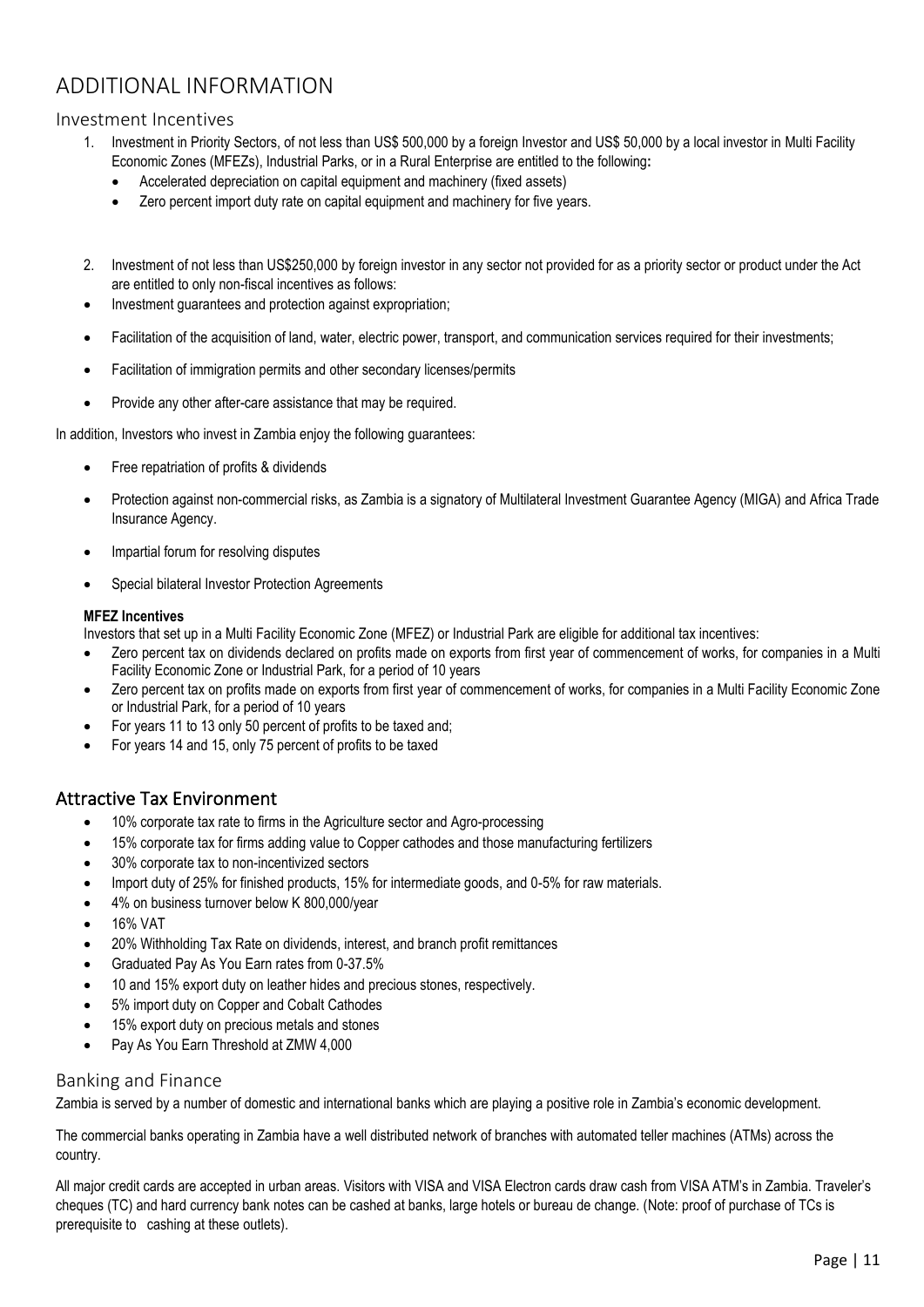There are no restrictions on importation of foreign currency into Zambia but all cash and travelers' cheques should be declared on Customs Form T2 available from customs officers at the port of entry. The following is a summary of Zambia's financial sector:

- 18 registered commercial banks with over 382 branches countrywide
- Non-bank financial institutions include
- 3 building societies, 1 credit reference bureau,
- 1 development finance institution,
- 8 leasing and finance companies,
- 1 savings and credit institution, 34 microfinance institutions, and
- 74 bureau de change
- <span id="page-13-0"></span>• Lusaka Stock Exchange with 25 listed companies and a market capitalization of about US \$ 6 billion
- Yield of up to 26% and 20% on Governments bonds and treasury bills , respectively
- Lending rates averaging 26.7% in 2019

# Licenses/Permits

The Patents and Companies Registration Agency (PACRA) is the first port of call for local and foreign investors that issues companies with certificates of incorporation. Thereafter, ZDA issues certificates of registration and provides investment, export, and enterprise development incentives and guarantees. All companies in Zambia are expected to possess Tax Payers Identification Number (TPIN) Certificates, which are issued by the Zambia Revenue Authority (ZRA) upon registration. Other sector specific licenses and permits include:

- Immigration and work permits for foreign investors that are issued by Immigration Department.
- Investments in a Game Management area require a permit from the Zambia Wildlife Authority.
- Enterprises in the Tourism sector require a license from the Zambia Tourist Board. The Ministry of Tourism through the Hotels Board issues Hotel Licenses.
- Mining permits and licenses are issued by the Ministry of Mines and Mineral Development. These include large scale mining, small scale mining, prospecting licenses, prospecting permit, retention licenses, gemstone licenses, gemstone sales certificates, artisan's mining rights and the reconnaissance permits.
- Banking and other financial sector licenses/permits issued by the Bank of Zambia
- Aviation and road licenses issued by the Department of Civil Aviation and the Road Transport and Safety Agency (RTSA), respectively.
- Licenses issued by the Energy Regulation Board (ERB) for investments in the Energy sector.
- Medicines and Food & Drug safety licenses issued by the Zambia Medicines Regulatory Authority (ZMRA) and the Food and Drugs Board respectively.
- Radio and Telecommunications licenses issued by the Zambia Information Communication Technology Authority (ZICTA).
- <span id="page-13-1"></span>• Environmental licenses issued by the Zambia Environmental Management Agency (ZEMA).
- Wholesale, Manufacturers, and Agents licenses issued by the local councils.

# Leisure and Entertainment

Zambia is popularly regarded as one of the most beautiful, friendly, and multi-cultured countries on the African continent. Apart from the majestic Victoria Falls, Zambia has more natural water resources than any other southern African country, including a myriad of other waterfalls spread across the country, not to mention the famous Zambezi River. Other tourist marvels include its vast lakes, rich rivers, museums, and game parks, to mention a few.

Other popular facilities include sports clubs, shopping malls, and camp sites.

For the young at heart, cosmopolitan cities such as Lusaka, Kitwe, Ndola, and Livingstone, to mention a few offer an unforgettable night life experience through world class hotels, cinemas, theatres, casinos and nightclubs which host dancing, live music and floorshows, particularly during weekends.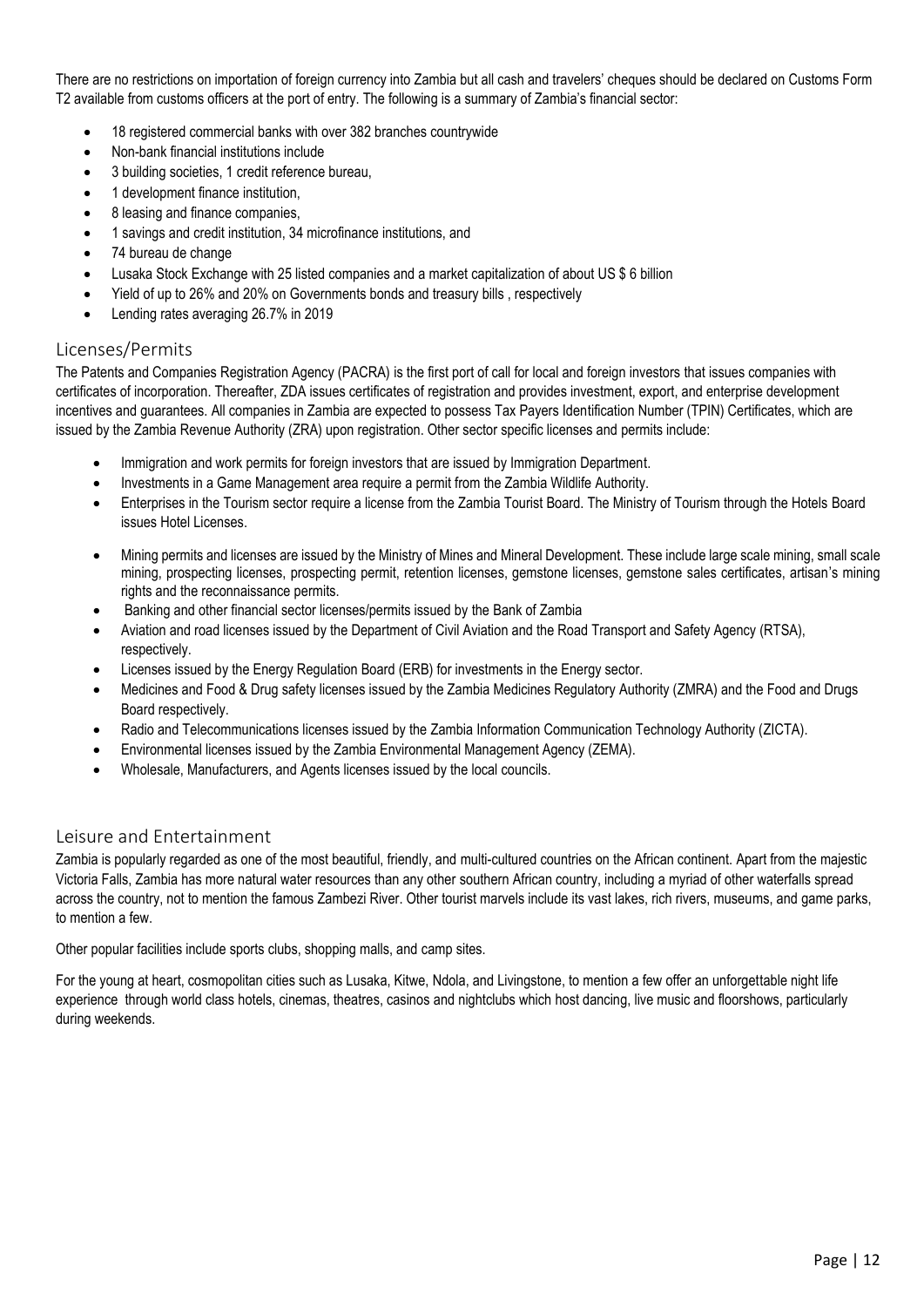# <span id="page-14-0"></span>Appendix 1 – Steps when Starting a Business

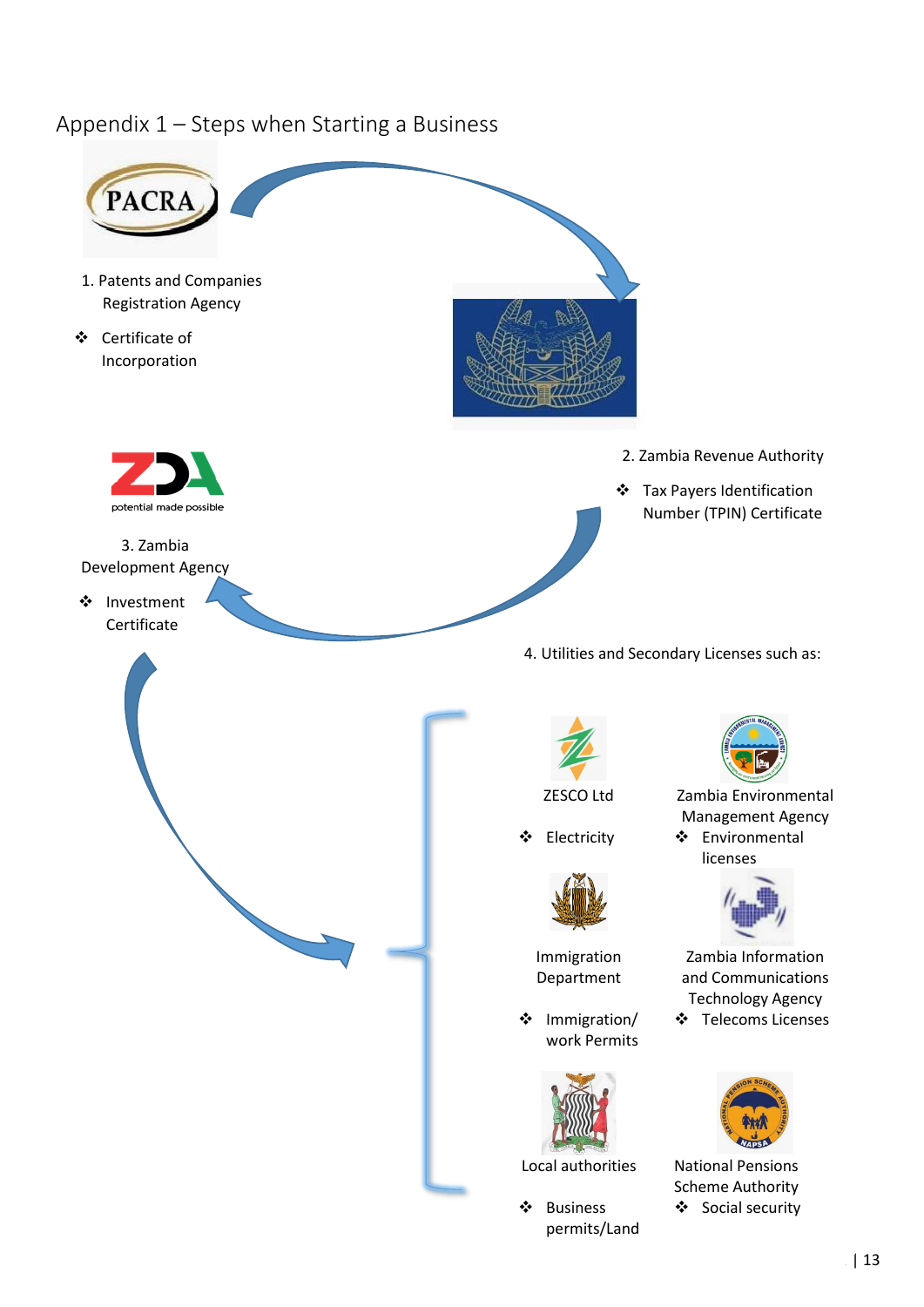# <span id="page-15-0"></span>Appendix 2: Application for a ZDA Certificate

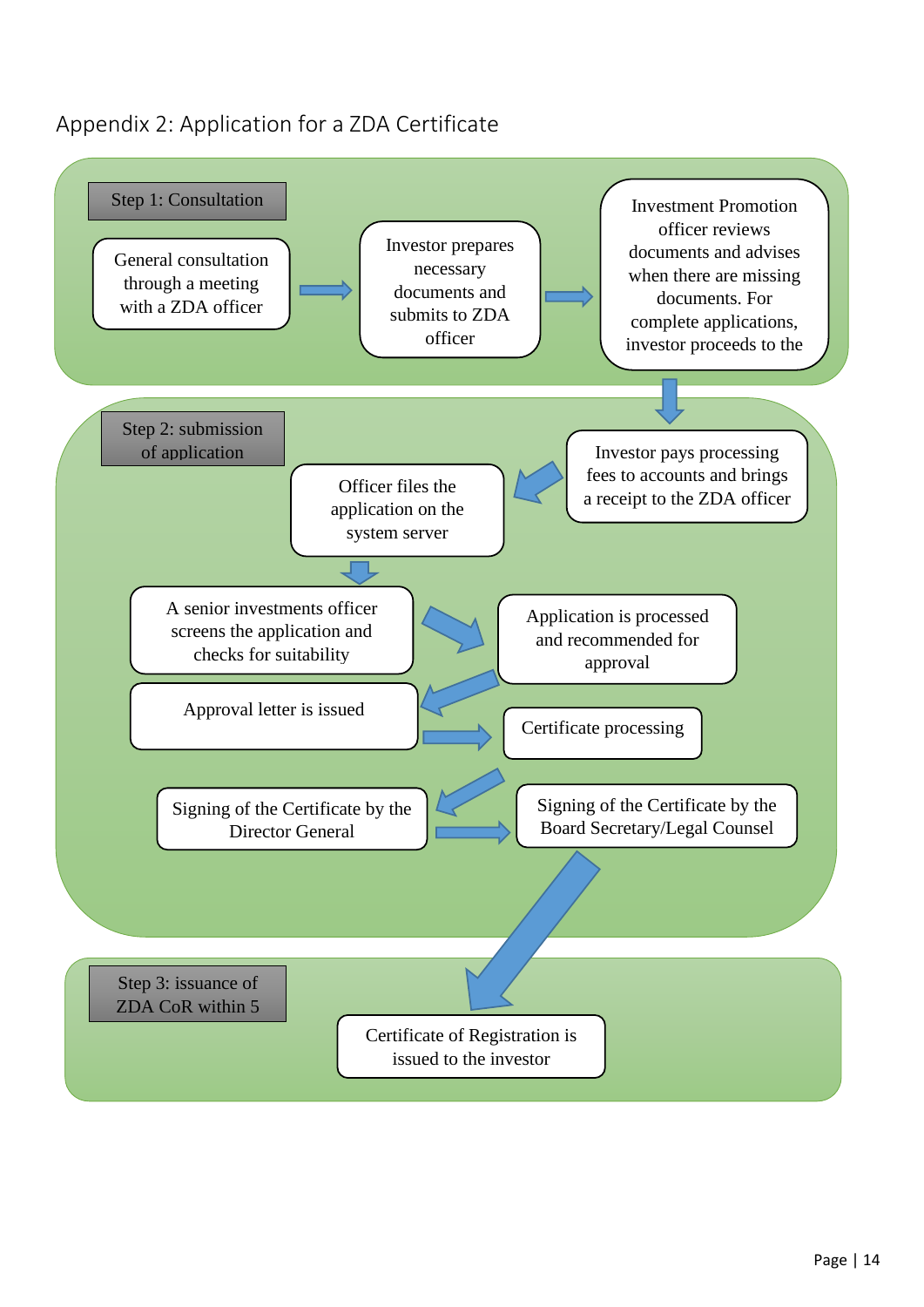# <span id="page-16-0"></span>Appendix 3: Procedure for MFEZ License, Industrial Cluster or Rural Area Permit

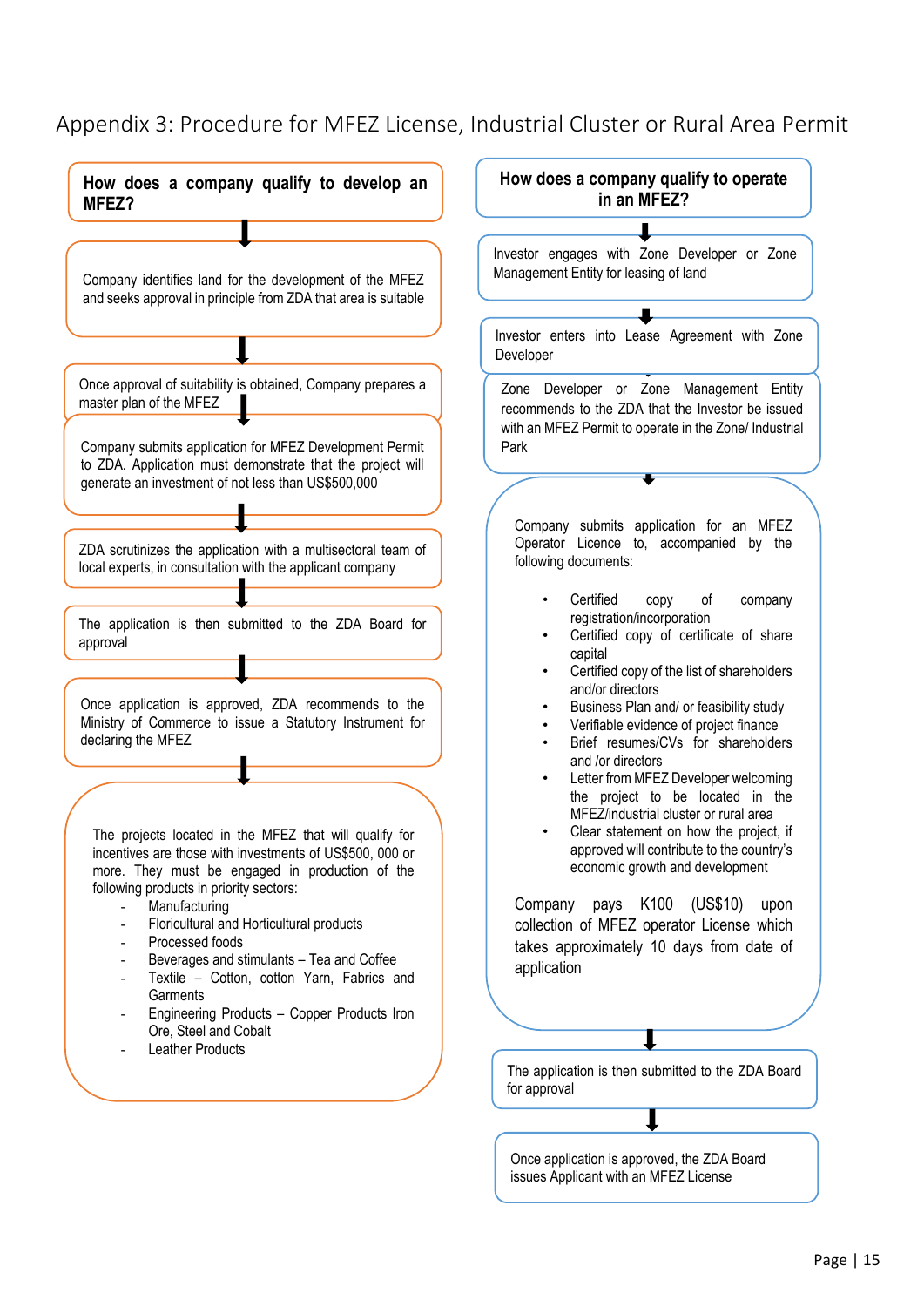# <span id="page-17-0"></span>Appendix 4 – Useful Contacts

### **GOVERNMENT AGENCIES**

# **1. Bank of Zambia**

P.O. Box 30008, Lusaka Phone: +260 211 228888/228903-20 Fax No: +260-211-221767 Email: [pr@boz.zm](mailto:pr@boz.zm)

### **2. Zambia Environmental Management Agency** P.O. Box 35131, Lusaka Tel: +260 211 254130/1 Fax: +260-211-254164 Email: [zema@zema.org.zm](mailto:zema@zema.org.zm)  Website: [www.zema.org.zm](http://www.zema.org.zm/)

### **3. Immigration Department**

Kent Building P.O. Box 50300, Lusaka Tel : +260-211-252650 Fax :+260-211-252008/254393

# **4. Lusaka Stock Exchange**

P.O. Box 34523 Lusaka Tel: +260 211 228537/ 228391 Fax: +260 211-225969 E-mail: [luse@zamnet.zm](mailto:luse@zamnet.zm)

### 5. **Ministry of Commerce, Trade and Industry**  P.O. Box 31968, Lusaka Phone: +260 211 228301-9 Fax: +260 211 226984 Email: [mcti@gov.co.zm](mailto:mcti@gov.co.zm) Website: www.mcti.gov.co.zm

### 6. **Patents and Companies Registration Agency** P.O. Box 32020, Lusaka Tel: +260 211255127/255127 Fax: +260 211 255426 Email: [pro@pacra.org.zm](mailto:pro@pacra.org.zm) Website: [http://www.pacra.org.zm](http://www.pacra.org.zm/)

# **7. Zambia Development Agency**  P O Box 30819 Lusaka Tel: +260 211220177/223859 Fax: +260 211 225270 E-mail: [info@zda.org.zm](mailto:info@zda.org.zm) Website[: www.zda.org.zm](http://www.zda.org.zm/)

### **8. Zambia National Tourist Board**  P.O. Box 30017 Lusaka Tel: +260 211 222714, Fax: +260 211 225174 E-mail: zntb@zamnet.zm, [www.zambiatourism.com](http://www.zambiatourism.com/)